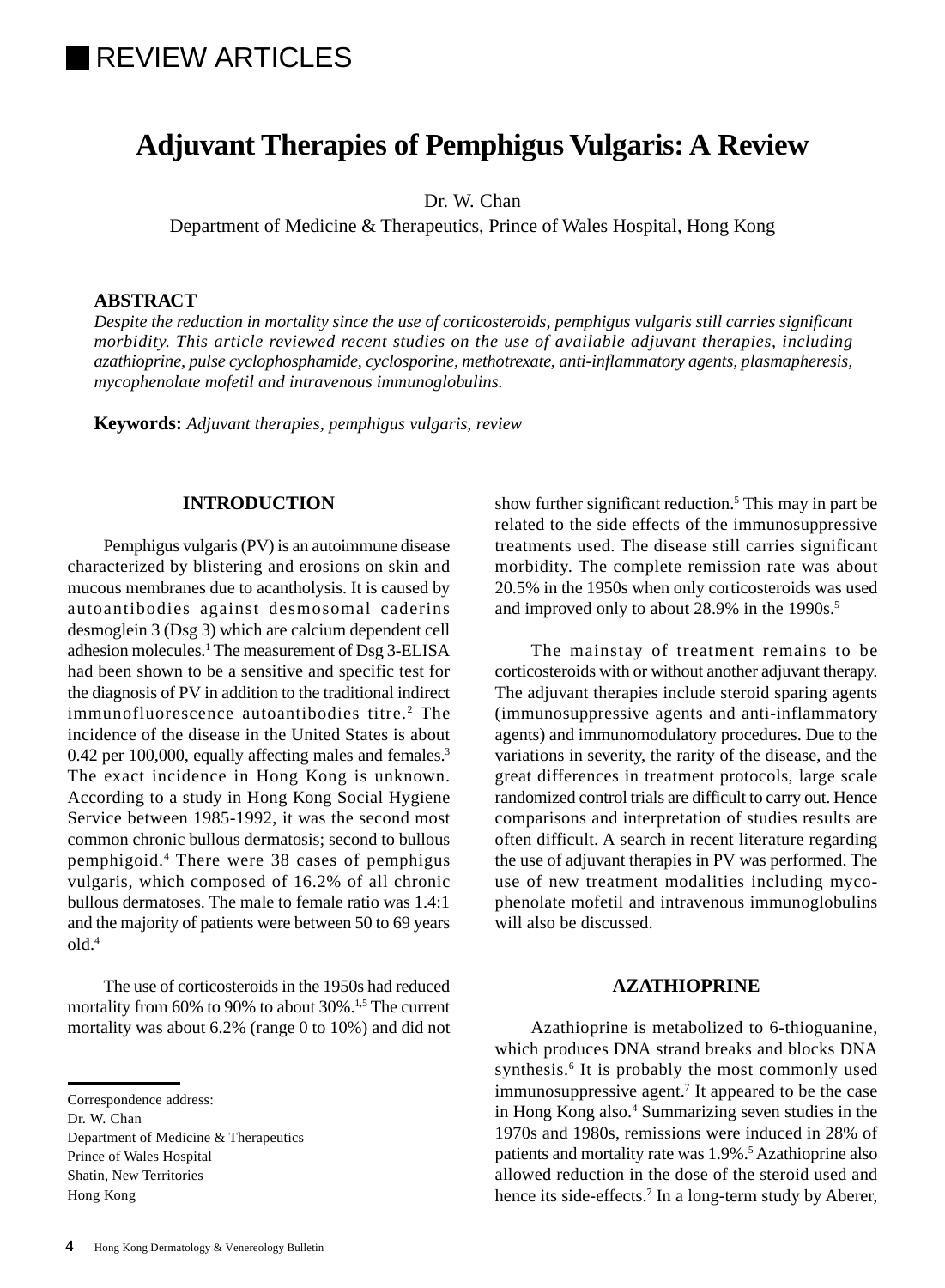29 patients treated with combined steroid-azathioprine regimen were available for complete follow-up lasting 4 to 16 years.8 Thirteen (45%) patients were free of disease and had not received treatment for up to 132 months; eleven (38%) of the patients were clinically well but still had low titers of antibodies and required low-dose maintenance therapy. Side effects were rare and mostly related to corticosteroids and there was only one death (pulmonary tuberculosis) in the study. It was concluded that azathioprine-corticosteroid treatment of PV was effective and safe enabling long-term remissions in most patients and possibly to a cure in some.<sup>8</sup>

The side effects of azathioprine include bone marrow suppression, liver dysfunction and increased incidence of malignancy. Azathioprine is metabolized by thiopurine methyltransferase (TPMT). Low enzyme activity leads to accumulation of cytotoxic thiopurine metabolites which increase the risk of toxicity. On the other hand, patients with high activity may require a higher dose. Genetically homozygotes with low activity account for approximately 0.3% and homozygotes with high activity account for approximately 88.6% of population in the West. Screening for TPMT activity would therefore be helpful in guiding therapy.<sup>6</sup>

## **PULSE CYCLOPHOSPHAMIDE**

Though some authors feel that cyclophosphamide is more effective compared to azathioprine, it is more difficult to use and has more toxic effects.<sup>5</sup> Cyclophosphamide is an alkylating agent that disrupts cell growth and mitotic activity by cross-linking DNA. Daily oral cyclophosphamide may lead to haemorrhagic cystitis, myelosuppression, alopecia, azospermia, ovarian failure, teratogenicity and is associated with an increased risk of malignancy in prolonged use. It is important to keep a good hydration state while on cyclophosphamide. Cumulative dose of cyclophosphamide with monthly pulse doses is lower than continuous therapy and this may account for the lower incidence of secondary malignancies.<sup>9</sup> Two-third (six out of nine) of patients showed good response to pulse cyclophosphamide and low dose oral cyclophosphamide in a recent retrospective study.9 These patients had failed to respond to azathioprine, gold and dapsone previously. They were put on monthly cyclophosphamide 0.5-1 g/m2 body surface area (starting dose 500-1000 mg and maximum dose

750-2000 mg) for 3 to 24 pulses. However, one patient died of heart failure before effects of treatment could be established and was thought to be partly related to the treatment. Another patient died of myocardial infarction after the last dose while PV was in remission.

## **CYCLOSPORINE**

Cyclosporine inhibits production of interleukin-2 and interferon-gamma by lymphocytes. It is metabolized by hepatic cytochrome P-450 enzyme and its blood level is increased by drugs metabolized by the same enzymatic pathway (for example diltiazem, azole antifungal agents and erythromycin).6

Some recent studies on cyclosporine produced conflicting results. In one report, six patients who relapsed on azathioprine were given cyclosporine 1-3 mg/kg to reach a serum level of 100-125 mg/ml.<sup>10</sup> Total treatment period was 13 to 20 months. There was no recurrence during the 3.5 to 5 years follow-up period in all. On the other hand, a randomized trial showed that there was no significant difference in terms of response, time required to control the disease and proportion of flare between two groups of patients taking steroid versus steroid plus cyclosporine.<sup>11</sup> The dose of prednisolone used in this study was 1 mg/kg and increased by 50% every five to ten days based on the persistence of the disease. It was tapered when lesions were 80-90% cleared every two weeks. Dose of cyclosporine was 5 mg/kg. All patient achieved complete or partial remission (average prednisolone dose 2.5 mg/d) in the four to six years follow up. However, one must take into consideration of the high dose of steroid used while interpreting the data. When there were concomitant modalities of treatment, it would be difficult to distinguish between the true effects of the two drugs.

Side effects of cyclosporine include renal function impairment (dose dependent increase in urea and creatinine in the first week), hypertension, hypertrichosis, gingival hypertrophy, tremor, gastrointestinal symptoms, hepatic dysfunction, hyperkalemia and hyperuricaemia.

Topical cyclosporine solution had been used in oral lesions using cotton swab or swished for five minutes. This is not commonly employed as it is less effective and expensive.<sup>5</sup>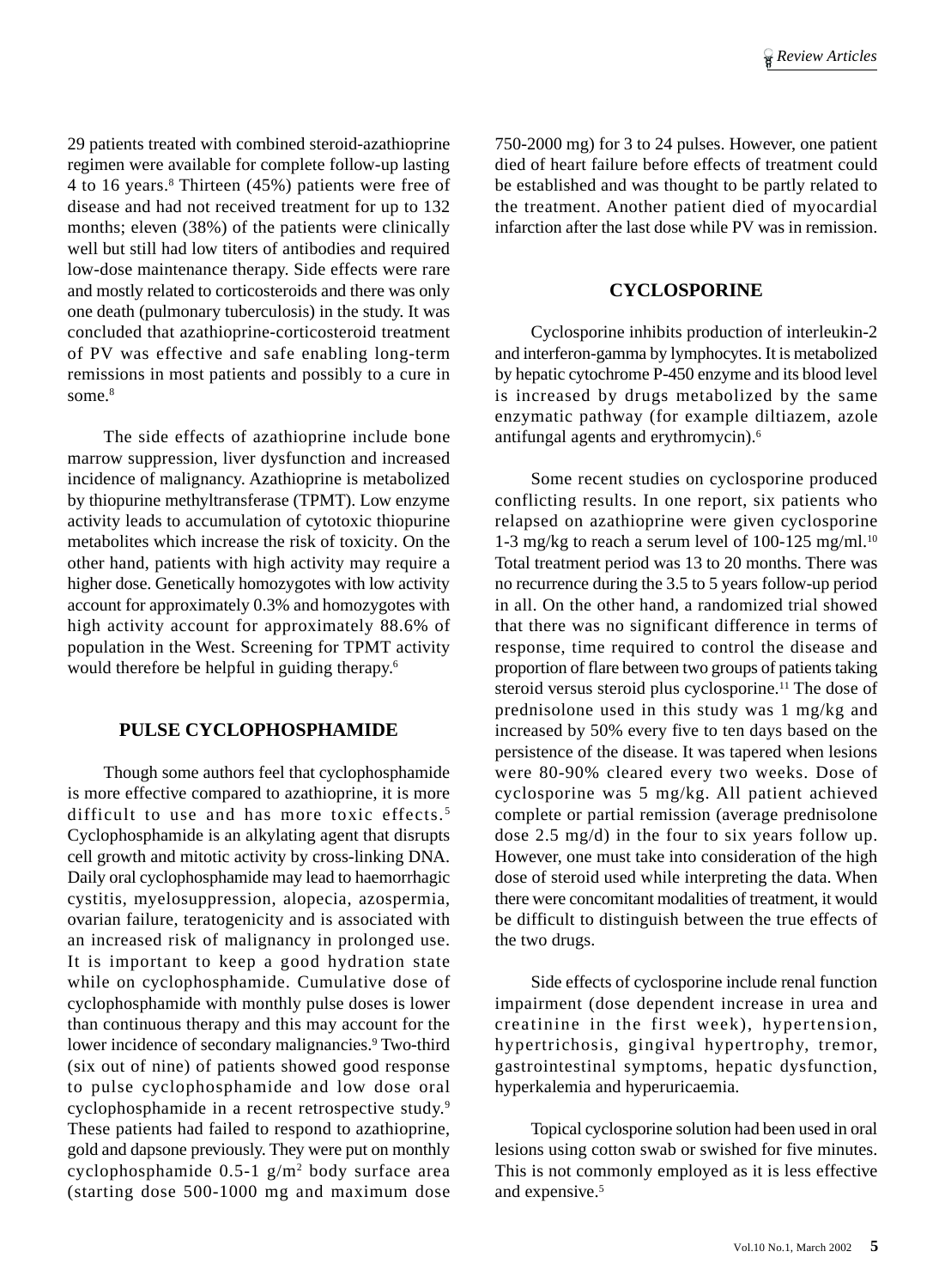## **METHOTREXATE**

The use of low dose methotrexate (10-17.5 mg/ week, mean 12.2 mg/week) was studied in nine patients.<sup>12</sup> They were also on prednisolone (3-40 mg/day, mean 20 mg/day) and were unable to taper the dose for an average of 27 months before the study. Six patients were able to stop the systemic steroid within six months without a flare-up. However, all of them flared when methotrexate was stopped after an average of 23 days. The adverse effects reported were nausea in one and mild elevation of transaminase levels in two patients. The authors concluded that methotrexate was a useful adjuvant as it enabled steroid to be discontinued in about two third of the patients, and disease flared shortly after it was stopped. They compared the result with 40 chronic PV patients on conventional therapy of steroid with or without azathioprine or cyclophosphamide in which steroid could only be discontinued in 5 to 7% within six months period. However, the matching of the two groups of patients was not stated. The use of methotrexate was again often limited by its toxicity. Well known side effects of methotrexate include liver toxicity, myelosuppression, pulmonary toxicity, stomatitis and gastrointestinal upset.

## **ANTI-INFLAMMATORY AGENTS**

Dapsone was suggested to be an effective adjuvant to corticosteroids in PV.7 Dapsone exhibits antibiotic effect, interferes with neutrophil chemotactic migration, reduces the release of prostaglandins and leukotrienes, inhibits neutrophil adherence to basement membranes, inhibits the generation of toxic radicals and protect cells from neutrophil- and eosinophil-mediated injuries. It does not stop the initial pathogenesis process but exhibits anti-inflammatory effects.<sup>13</sup> Some of the more common side effects of dapsone includes haemolysis, methaemoglobinaemia, neuropathy and allergic dermatitis.

Gold was first described in the treatment of PV since 1973. Intramuscular gold injections were given to 26 patients over a 10-year period as steroid-sparing agent.14 Gold 50 mg was given weekly after test dose, and was reduced to monthly when prednisolone was taken off. Sixteen (62%) patients responded without significant toxic effect. The rest did not respond or had to discontinue treatment due to toxicity. Its use appeared to be lessened recently due to concerns of its efficacy and safety. Side effects of gold are dermatitis, pigmentation, diarrhoea, oral ulcers, proteinuria, blood disorders, alopecia, peripheral neuritis, pulmonary fibrosis, cholestatic jaundice and rarely colitis.

Although there was no controlled study in the use of tetracycline in PV, further study is worthwhile due to its relatively safety. In an uncontrolled trial, 11 patients with immune blistering disease were given tetracycline 2 g/day and nicotinamide 1.5 g/day.15 There were six PV patients and among them, three achieved complete remission and two partial remissions. The side effects reported were mild gastrointestinal upset in one and allergy to tetracycline in another. It was important to note that patients with less severe PV were studied: three patients were not on systemic steroids, two of which were put on topical steroid only.

#### **PLASMAPHERESIS**

As the disease activity of PV generally correlates with the level of circulating autoantibodies, their removal seems a reasonable therapeutic approach. However, the use of plasmapheresis fails to control the rebound synthesis of antibodies due to a negative feedback mechanism. Pathogenic B cells are triggered with sudden drop in the circulating level of autoantibodies and secrete even more antibodies. The level of circulating antibodies was shown to increase as early as three hours after plasmapheresis. Therefore immunosuppression is administered immediately after plasmapheresis to help achieve complete remission.<sup>16,17</sup>

Turner reviewed seven patients who were treated with plasmapheresis followed by pulse cyclophosphamide (five patients) or pulse methylprednisolone with azathioprine (two patients).<sup>16</sup> The circulating intercellular antibodies titres decreased on average by threefold 60 days after plasmapheresis. They were put on immunosuppressants for two months and corticosteroids were tapered on average three months after plasmapheresis. Four patients remained well and among them, two had undetectable titres. Two patients had partial remission and one had only temporary effect. There was no data comparing the choice of immunosuppressive agents but the results suggested that the timing and the individual's responsiveness to the agent was the key to reduce antibodies level.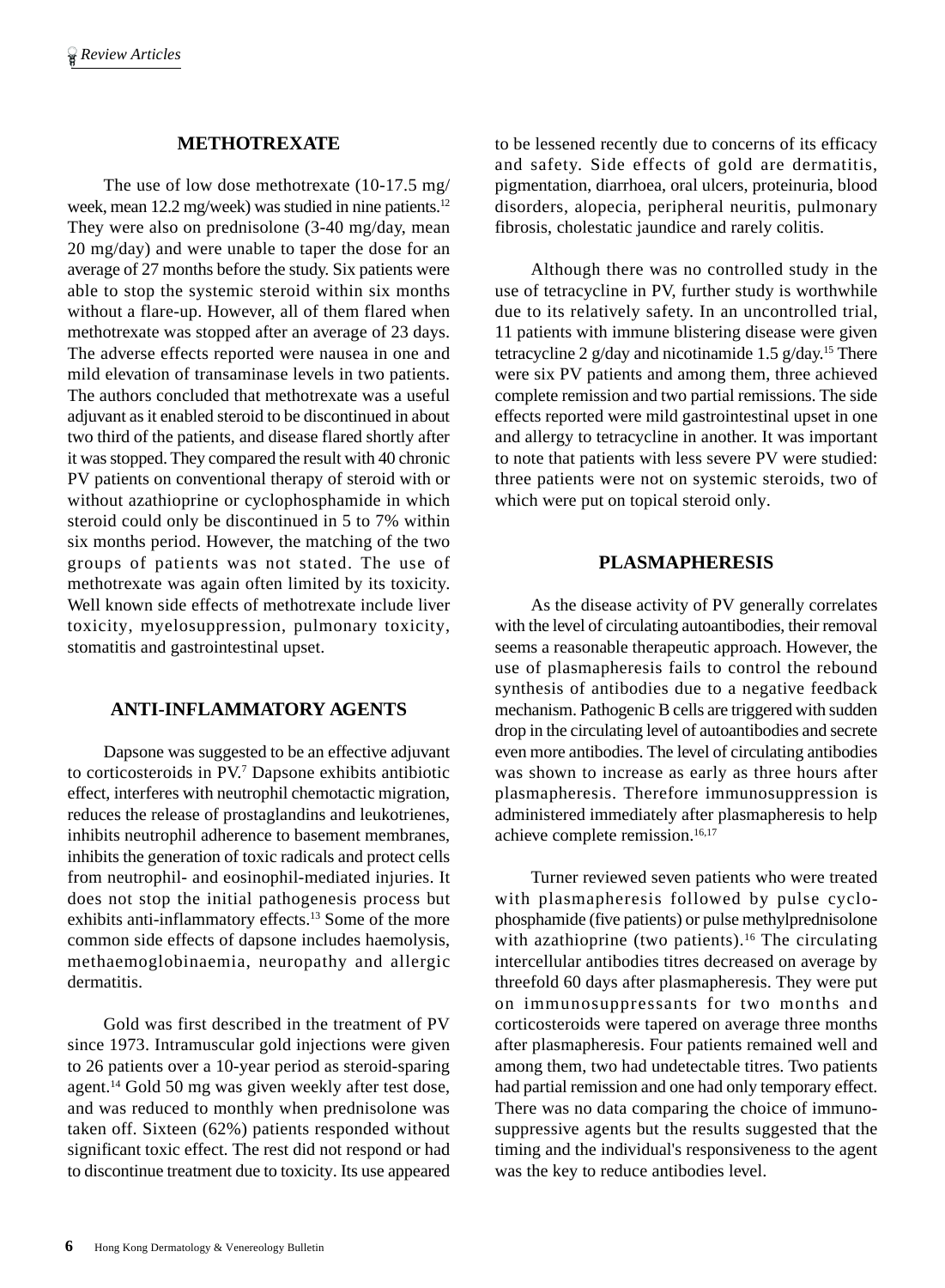## **MYCOPHENOLATE MOFETIL**

Mycophenolate mofetil (MMF) is a relatively new immunosuppressive agent used in bullous dermatoses. It is rapidly absorbed in its oral form and metabolized into the active metabolite mycophenolic acid (MPA). It inhibits the de novo pathway of purine synthesis in T and B-lymphocytes selectively and reversibly. It may also modulate the recruitment of leukocytes into sites of inflammation.

There were a number of recent studies showing favorable results in its use in PV. In one with 12 patients who relapsed on steroid and azathioprine, MMF of 2 g/ day was kept for 12 months.3 Prednisolone 2 mg/kg was initiated and the dose was halved when new blistered ceased then tapered till below 5 mg/day. Eleven out of 12 patients were free of disease clinically within two months with no relapse during the follow up period of 12 months. PV antibodies were undetectable by indirect immunofluorescence by two months. One patient relapsed when the dose of steroid was reduced. Main side effects included mild lymphopenia of 250-300/ microlitres (9/11 patients), moderate gastrointestinal symptoms (5/11 patients), and transient rises in transaminase  $(3/11$  patients).<sup>3</sup> In another study, four patients who either failed the combination of steroid and azathioprine, or had experienced significant side effects were put on MMF 1000-1250 mg bd. All showed good response and were able to tapere the dose of prednisolone. 18 Another report on MMF and autoimmune blistering disease showed that it may be useful as a monotherapy.<sup>19</sup>

The adverse effects of MMF are mainly gastrointestinal (diarrhoea, dyspepsia, abdominal pain, nausea), myelosuppressive and those due to immunosuppression. It has fewer toxic effects on liver compared to azathioprine. However, it is more costly than the conventional immunosuppressive agents. Its use in the future is promising especially for the patient who cannot tolerate azathioprine or cyclophosphamide.

## **INTRAVENOUS IMMUNOGLOBULIN**

Intravenous immunoglobulin (IVIG) is being increasingly used in immune-mediated diseases. Postulated mechanisms include: functional blockade of Fc receptor, elimination of immune complexes, antiidiotypic suppression of autoantibodies, inhibition of complement-mediated damage, modulatory effects on cytokines release and cellular response, and blockade of cell surface death receptor Fas and its ligand.20 IVIG is usually well tolerated. Side effects include vasomotor symptoms such as headache, myalgia, flushing, nausea, tachycardia, usually in the first hour after infusion. Anaphylactic reactions may occur in patients with IgA deficiency. Uncommonly, acute renal failure and haemolysis had been reported.<sup>20</sup>

IVIG has been used in autoimmune blistering disorder in recent years. Leela et al. reviewed its use retrospectively based on nine reports during 1985-1999 on 21 patients.21 The patients ranged from 35 to 73 years old and all had severe disease ranged from one month to 12 years. All patients had received systemic steroids with a mean dose of oral prednisolone of 120 mg/d and four also had intravenous pulse therapy. Azathioprine was used in 12, cyclosporine in four, dapsone in three, methotrexate in two, intravenous cyclophosphamide in four and oral dapsone in five. Despite the above treatments, significant remission was not achieved or relapses occurred on lowering steroid dosage. Various doses and regimes of IVIG were tried, eight patients had one cycle only, six had regular monthly cycle (ranged 3 to 16 months), two had bi-weekly cycle, and five had IVIG during disease flare. All but three patients were kept on steroid (mean prednisolone 68 mg/d) with or without other conventional adjuvant agents. IVIG was demonstrated to be beneficial in 17 out of 21 patients with rapid improvement (before end of second cycle) and steroid sparing effect (mean dose of prednisolone reduced to 8 mg/d). However, five out of 17 failed to have sustained improvement. Follow up period was 2.5 to 16 months. No significant side effects were observed. Mild headache was the most common problem reported.

The observations obtained from these results were: firstly, IVIG had a rapid onset of action. Secondly, remission lasted longest in patients receiving multiple regular monthly treatments (at least 3 cycles). In those cases where IVIG was clinically ineffective, single infusion of IVIG appeared to be the primary reason. Thirdly, a minimum dose of 2 g/kg per cycle (usually three to five days) was recommended. Fourthly, IVIG appeared to be most effective when used in conjunction with other drugs. It also showed a steroid sparing effect in almost all the patients and was helpful in inducing a rapid remission. Lastly, it was safe and well tolerated.21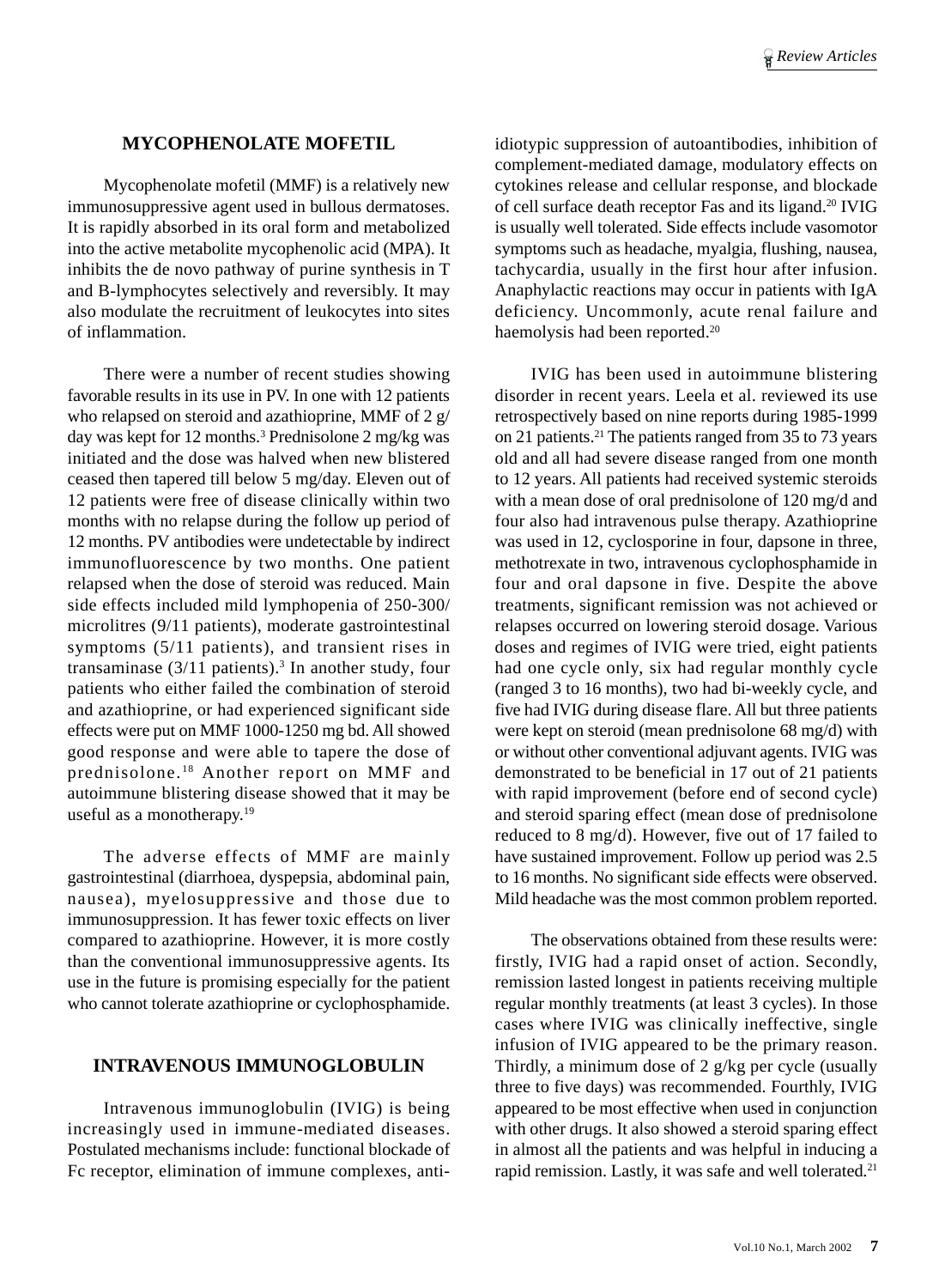There is no local data on the use of IVIG in bullous dermatosis. The following is the report of one patient treated in the Prince of Wales Hospital. A female patient aged 66 was diagnosed to have PV in 1997. She had severe (predominantly oral) disease resistant to treatment. She had been put on a combination of high dose oral prednisolone and azathioprine initially and required repeated pulse methylprednisolone to control the disease. Topical cyclosporine mouthwash gave limited benefit. Eventually she gained partial remission after one year and remained stable for another two years on maintenance low dose prednisolone and azathioprine. She suffered from multiple side effects of chronic steroid including cataract, proximal myopathy and osteoporotic collapse of spine. She had a major flare in early 2001 with marked oral erosions and antibodies titre was raised to 320. The dose of prednisolone was increased from 10 mg/d to 40 mg/d and azathioprine from 100 mg/d to 150 mg/d. Pulse methylprednisolone was repeated twice. Antibodies titre dropped to 80 temporarily but returned to 320 shortly afterwards. There was no significant response clinically despite increasing prednisolone to 60 mg/d. Oral methotrexate was added later for four weeks without satisfactory response. Cyclophosphamide was not attempted in view of her past history of interstitial cystitis. She was put on IVIG at 21 g/day (body weight 50 kg) for three-days monthly cycle. After the first two cycles, there was significant improvement. The oral lesion improved clinically and the antibodies titres reduced from 320 to 20. However, the condition became static after the third cycle and it was decided not to continue further IVIG. There was no side effect reported. There were mild residual oral lesions and she was maintained on prednisolone 40 mg/d immediately after the IVIG with the same dose of azathioprine. Her condition had remained stable on the last follow up, almost six months after the last dose of IVIG. The dose of prednisolone was tapered to 20 mg/d.

There are important considerations for the use of IVIG. The drug is costly and often requires hospitalization for intravenous administration. Intragam 6% 50 ml costs approximately HK\$500 in a public hospital. For example, 40 mg/kg/day infusion for one three-days cycle in a 50 kg patient costs approximately \$10500 in drug alone. There is no randomized control trial and the optimal dosage and regime is yet to be determined. Long-term follow up data is important in defining its benefits. Local data and experience is

important. However, it provides a promising and safe adjuvant therapy for the recalcitrant cases of pemphigus vulgaris.

## **CONCLUSION**

The use of adjuvant agents in treatment of PV is often limited by its toxicity. The choice of the adjuvant therapies needs to be individualized. The past medical history, severity and course of the disease, possible side effects of the therapy and availability of resources are all important considerations. The results of the various studies are summarized in Table 1. With the development of the new agents, the morbidity of the disease can hopefully be reduced. More local experience on the use of MMF or IVIG will be helpful in the management of severe recalcitrant cases.

## **References**

- 1. Korman NJ. New and emerging therapies in the treatment of blistering diseases. Dermatology Clinics 2000;18:127-37.
- 2. Lenz P, Amagai M, Volc-Platzer B, Stingl G, Kirnbauer R. A pemphigus vulgaris specific diagnostic tool. Arch Dermatol 1999;135:143-8.
- 3. Enk AH, Knop J. Mycophenolate is effective in the treatment of pemphigus vulgaris. Arch Dermatol 1999;135:54-6.
- 4. Su RCW, Chong LY. Chronic bullous dermatosis in Hong Kong. HKMJ 1996;2:366-71.
- 5. Bystryn JC. The adjuvant therapy of pemphigus. Arch Dermatol 1996;132:203-12.
- 6. Flores F, Kerdel FA. Other novel immunosuppressants. Dermatology Clinics 2000;18:475-83.
- 7. Huilgol SC, Black MM. Management of the immunobullous disorders. II. Pemphigus. Clin Exp Dermatol 1995;20:283-93.
- 8. Aberer W, Wolff-Schreiner EC, Stingl G, et al. Azathioprine in the treatment of pemphigus vulgaris: a long term follow up. J Am Acad Dermatol 1987;16:527-33.
- 9. Fleischli ME, Valek RH, Pandya AG. Pulse intravenous cyclophosphamide therapy in pemphigus. Arch Dermatol 1999; 135:57-61.
- 10. Mobini N, Padilla T, Ahmed AR. Long term remission in selected patients with pemphigus vulgaris treatment with cyclosporine. J Am Acad Dermatol 1997;36:264-6.
- 11. Ioannides D, Chrysomallis F, Byrtryn JC. Ineffectiveness of cyclosporine as an adjuvant to corticosteroids in the treatment of pemphigus. Arch Dermatol 2000;136:868.
- 12. Smith TJ, Brystryn JC. Methotrexate as an adjuvant treatment of pemphigus vulgaris. Arch Dermatol 1999;135:1275-6.
- 13. Zhu YI, Stiller MJ. Dapsone and sulfones in dermatology: